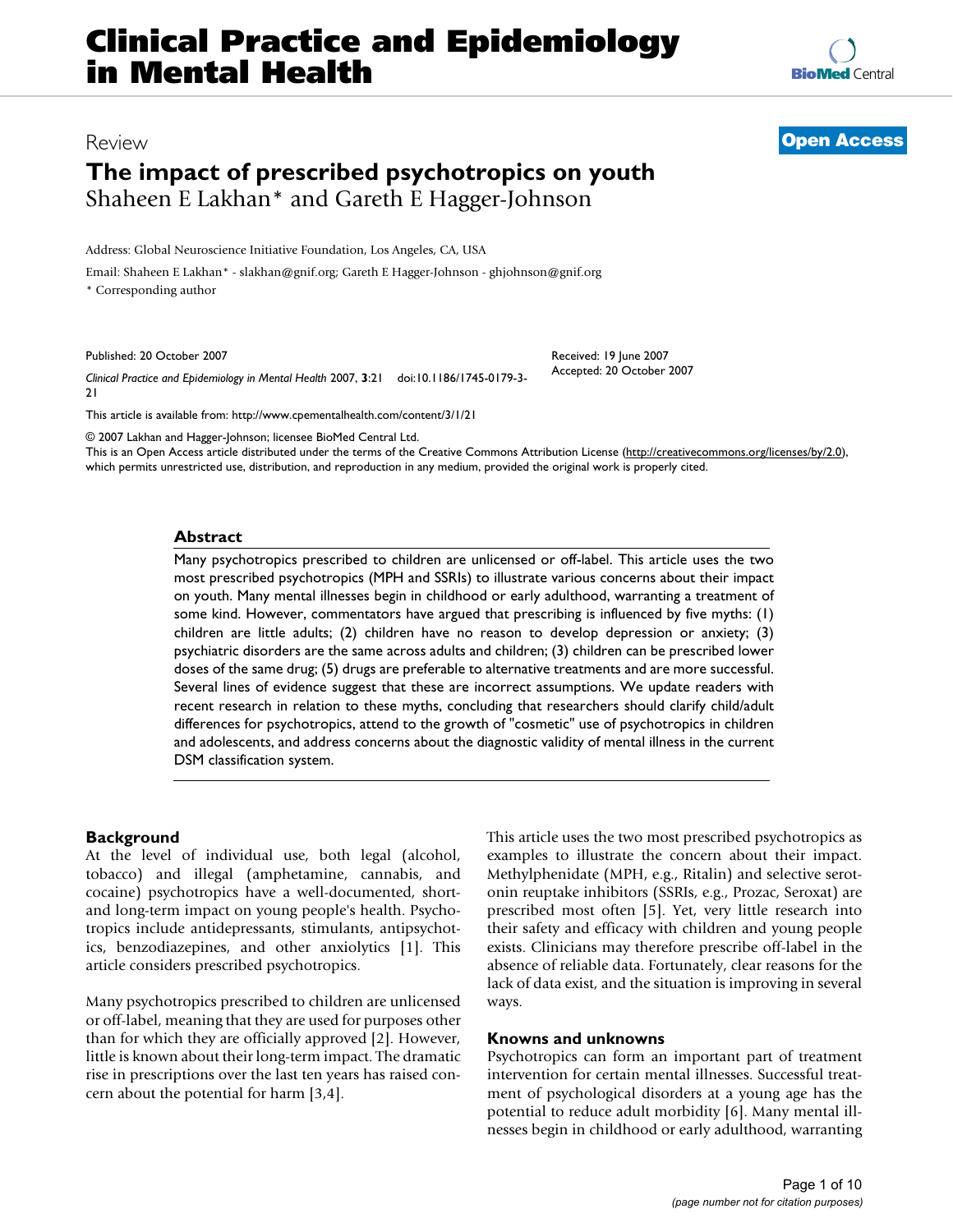a treatment of some kind. Several psychotropics have proven effective. For example, stimulants can treat attention deficit hyperactivity disorder (ADHD). SSRIs are approved for treatment of obsessive-compulsive disorder [7], depression [8] and anxiety disorders in children. A recent clinical trial by the National Institute for Health and Clinical Excellence in the United Kingdom showed fluoxetine (with or without cognitive behavioral therapy, CBT) "to be the only selective serotonin reuptake inhibitor that is more effective than placebo in treating teenage patients with depression" [cited in 2, p. 1464]. These drugs may not be appropriate in all circumstances, however. The FDA approved Ritalin only for treatment of ADHD in children six years or higher [3]. Some antidepressants (sertraline and fluvoxamine) have been approved for OCD but not depression in school-age children [[5] , p. 983]. A warning was introduced by the FDA and the European Medicines Agency in 2003–2004 about the increased suicide risk of initiating SSRI treatment with antidepressants in children and adolescents, which has lowered the number of prescriptions made in recent years [9]. Gibbons et al. suggest that this may explain increasing suicide rates, because it results in untreated depression. This is clearly an important area for future research and "a major priority in designing national suicide prevention strategies" (p. 1361). Although a meta analysis showed no statistically significant differences between SSRI and control groups, [10], a more recent study found suicidal events occurred at a rate of 4.7% in the "SSRI plus CBT" condition, and 9.2% in "SSRI alone" condition (significant at  $p = 0.0402$  vs. placebo), compared to 2.7% in the "placebo" condition [11]. However, an alternative explanation for the SSRI-suicide association is that patients "acquire energy to act on continued suicidality and/or may gain cognitive clarity to act on their suicidal intentions" [[12] , p. 84]. Joiner et al. argue that the increased "energy" after remission hypothesis is more likely due to incomplete remission in patients who were more depressed, from the outset.

### **Recent trends**

Despite the narrow range of situations in which prescriptions can be supported by safety and efficacy data, drugs are prescribed for an increasing range of disorders and for increasingly younger patients. We have seen a large increase in prescriptions for antipsychotic drug use, not accompanied by any parallel rise in the prevalence of psychotic illnesses [1,2]. The UK has had the highest percentage increase (68 percent), with Germany the lowest (13 percent) [1]. The ten-year prevalence of MPH prescriptions increased by up to 3.7 times for Medicaid patients and 7.2 times for HMO patients [Safer, Zito & Fine, 1996, cited in 3]. In the UK, MPH prescriptions increase from 2000 in 1990 to 350 000 in 2004 [[13], p. 64]. Trends by age have also changed, with 10- to 14-year-olds now most

often treated with stimulants. This could suggest "a lengthening of the duration of treatment" [2]. For SSRIs, gendered patterns of prescribing have also changed. Historically, males have tended to receive more stimulants, "but the sex gap has narrowed, and SSRI prevalence by sex was approximately equal between males and females in 1998" [[14], p. 564]. None of these trends parallel equivalent changes in the prevalence of the mental disorders the psychotropics are designed to treat, which suggests a discrepancy between prescribing practice and disorder prevalence [see [14-16]].

Up to 60 percent of drug prescriptions in the U.S. are offlabel, a sizeable portion of which are written for children and adolescents [17]. The principal reason why prescriptions are written off-label is the lack of research (discussed below). Clinicians are justified in prescribing off-label because they have to balance *beneficence* (using professional judgement to treat and enhance quality of life) with *nonmaleficence* (protecting from unsafe or ineffective treatments). In the absence of research into psychotropics for children and young people, little choice may exist, other than to use treatments with proven effectiveness for adults. Wiznitzer & Findling [18] discussed five popular myths in relation to psychotropics and youth. Here, we use these myths to update readers with recent research findings, debates and practice guidelines.

#### *1. Children are little adults*

The putative biological substrate for psychiatric disorders might vary as a function of age. The therapeutic effect, potential adverse events, and interactions with other drugs, can therefore vary with age. The brain evolves continues to evolve throughout adolescence [18], providing what might be termed a *moving* target for clinicians and researchers. The underlying biological substrate for depression, for example, might change, even if the psychological construct that defines depression does not [19] and "there is inadequate research on the neurodevelopmental consequences of recurrent or chronic episodes of mood disorder during different periods of brain development" at the clinical level [[19] , p.964]. This may explain "the lack of efficacy and poor side-effect profile for tricyclic antidepressants" [[20], p. 1341]. These older drugs have long been discouraged for use on the young. More recently, SSRIs discouraged for use as treatments for depressed children and adolescents [20]. This change was informed partly by the observation of increased suicide risk among adolescents taking SSRIs, discussed in more detail below [9,10,21]. Leeder argues that "infants, children, and adolescents simply cannot be treated as 'small adults.' Rather, they represent distinct subpopulations, each with their own unique characteristics, and, thus, the response to drug therapy from birth to adolescence and adulthood is a function of developmental processes that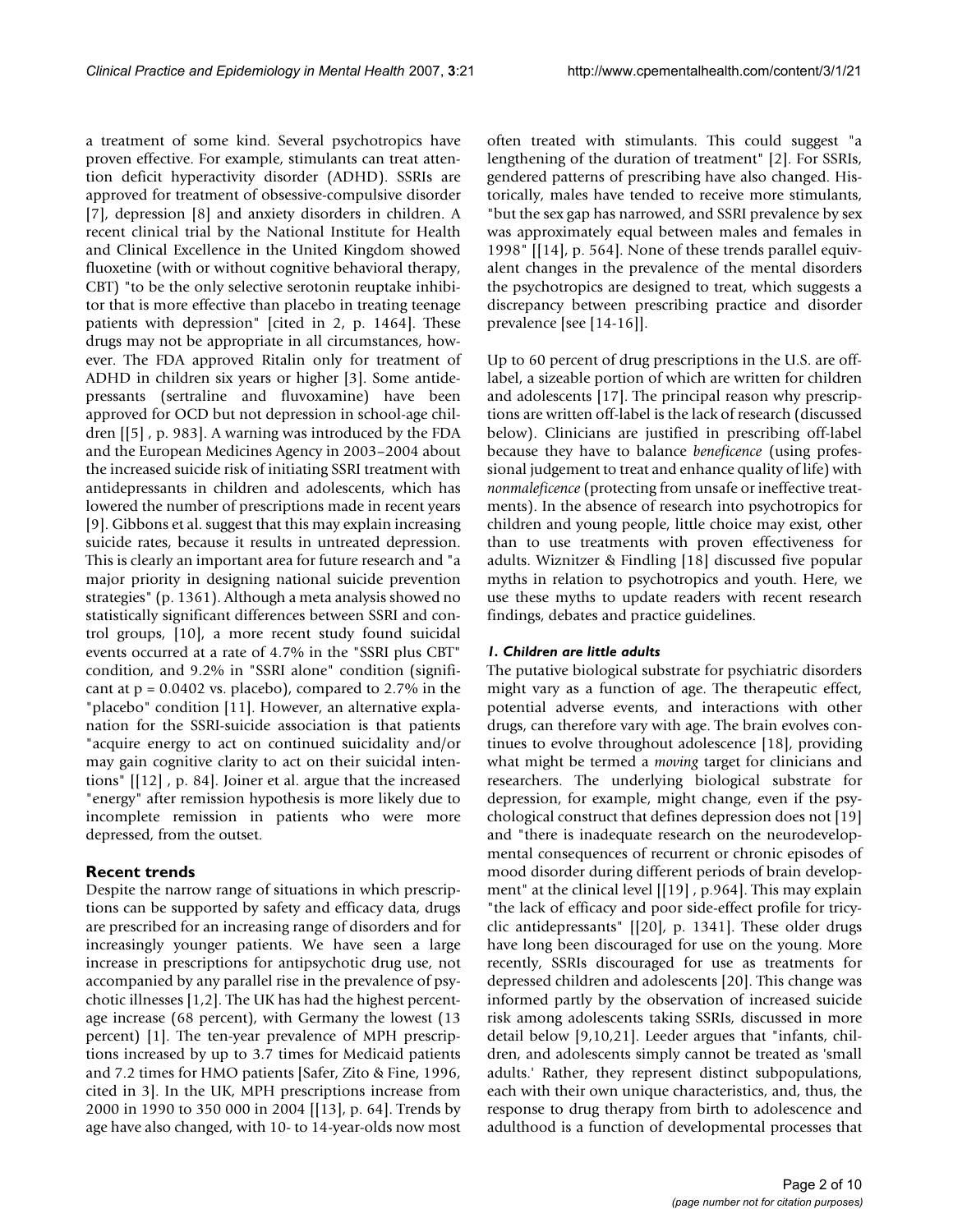affect drug disposition and the interaction of drugs with their pharmacologic targets" [[22], p. 765].

The first myth, that children are little adults, is particularly important, given recent research into the developing brain. The developing brain is anatomically vulnerable. The significant developmental differences between adults and children have implications for pharmacological effects [23]. As the brain develops, cellular events are "programmed" to unfold in a particular sequence. Disturbance of this normal process of self-assembly is a central mechanism in many disease processes. Neurons play a different role in the developing brain than in the adult brain. Carrey [23] argues this could affect response to psychopharmacological interventions. Long-term damage is possible, and psychoactive drugs could interact with brain development. The long-term safety of psychotropic agents for the brain is not known, and safety/efficacy studies for preschoolers are few and far between [5,24]. It is possible that stimulants such as Ritalin can desensitize the brain, leading to later substance abuse [5]. Phenobarbital can cause permanent negative effects on cognition [17]. SSRIs have been linked to irritability, shivering, agitation, hypotonia, and pulmonary hypertension in newborns [17,25].

Why is there so little research into the safety and efficacy of psychotropics for children and young people? According to Spetie & Arnold [17], although controlled trials have been conducted for psychiatric disorders in children [for examples, see [4]], these were historically more difficult to conduct. Children are defined as a vulnerable population, and it can be difficult to obtain informed consent from minors or their parents. Researchers have therefore been historically reluctant to enrol children in psychopharmacological research, "leading to a scarcity of data on the effectiveness, safety and pharmacokinetics of psychoactive agents" for preschoolers [[17], p. 16]. This reluctance has arguably made children *more* vulnerable, because little safety data exists for clinicians to refer to. Clinicians may not see it as appropriate to withhold a potentially useful treatment simply because it has not been approved for children. This situation is changing [see [4]]:

• From 1994, the FDA has required pharmaceutical companies to test certain drugs at pre-market stage for children. Prior to this, drugs were simply labelled with "safety and efficacy not established for children." There now exists a financial incentive to conduct pediatric studies, such as the six-month patent extension for fluoxetine [see  $[17]$ ].

• From 1996, Pediatric Pharmacology Research Units (PPRUs) set up by the National Institute of Child Health

and Human Development have helped limited efficacy and pharmacokinetic studies take place [4].

• From 1997, the Research Units on Pediatric Psychopharmacology (RUPPs) produced pediatric data on the efficacy of several psychotropics, funded my the National Institute of Mental Health (NIMH).

• From 1997, pharmaceutical companies were granted a "6-month extension of drug exclusivity...in return for specific pediatric studies" by the US congress [see [4]].

• In 2002, this was extended to 2008 under the Best Pharmaceuticals for Children [4].

• In 2003, pediatric studies were now required "as part of the premarketing development of drugs" [[4], p. 6].

There does, however, remain a set of factors which make ethical approval more difficult to obtain. For example, informed consent is more difficult to achieve in the presence of cognitive immaturity, parents' protective roles may be influenced by the emotional state of the child, coercion may exist from parents or indirectly via high financial reimbursements, placebos (discussed below) may need to be administered "to determine effective treatment when no or poor evidence base" [[17], p. 16].

A second reason why there is comparatively little research is that it is difficult to obtain ethical approval specifically to study the *mechanistic* effects of drugs. Ethical approval is easier to obtain if the study offers children a direct benefit [24]. Mechanistic studies are highly informative, but do not necessarily offer the individual patient any direct benefit [24]. Third, and related, is that children may be assigned to a dummy treatment group where no real medication is provided. This improves the reliability of clinical trials because placebo effects are known to be quite strong [17]. A placebo effect occurs "When the effects of a drug are temporally correlated with its administration and cannot be attributed to its chemical properties – its pharmacodynamic activity – they are known as placebo effects" [[26], p. 282]. Patients, families, and clinicians can all believe that a patient's condition is improving when, in fact, no medication was administered. This is why the "best" clinical trials are deemed to be randomized, placebo-controlled trials. Researchers disagree on whether a placebo condition offers children any direct benefit, because the findings are mixed, depend on the condition, and raise ethical concerns [7,10,24,27]. However, they generally recognize that placebo effects should be included in research designs [28]. On the one hand, they still receive a "non-specific, repeated clinical contact" which has demonstrated benefits [[24], p. 89]. On the other hand, they are not receiving any potentially helpful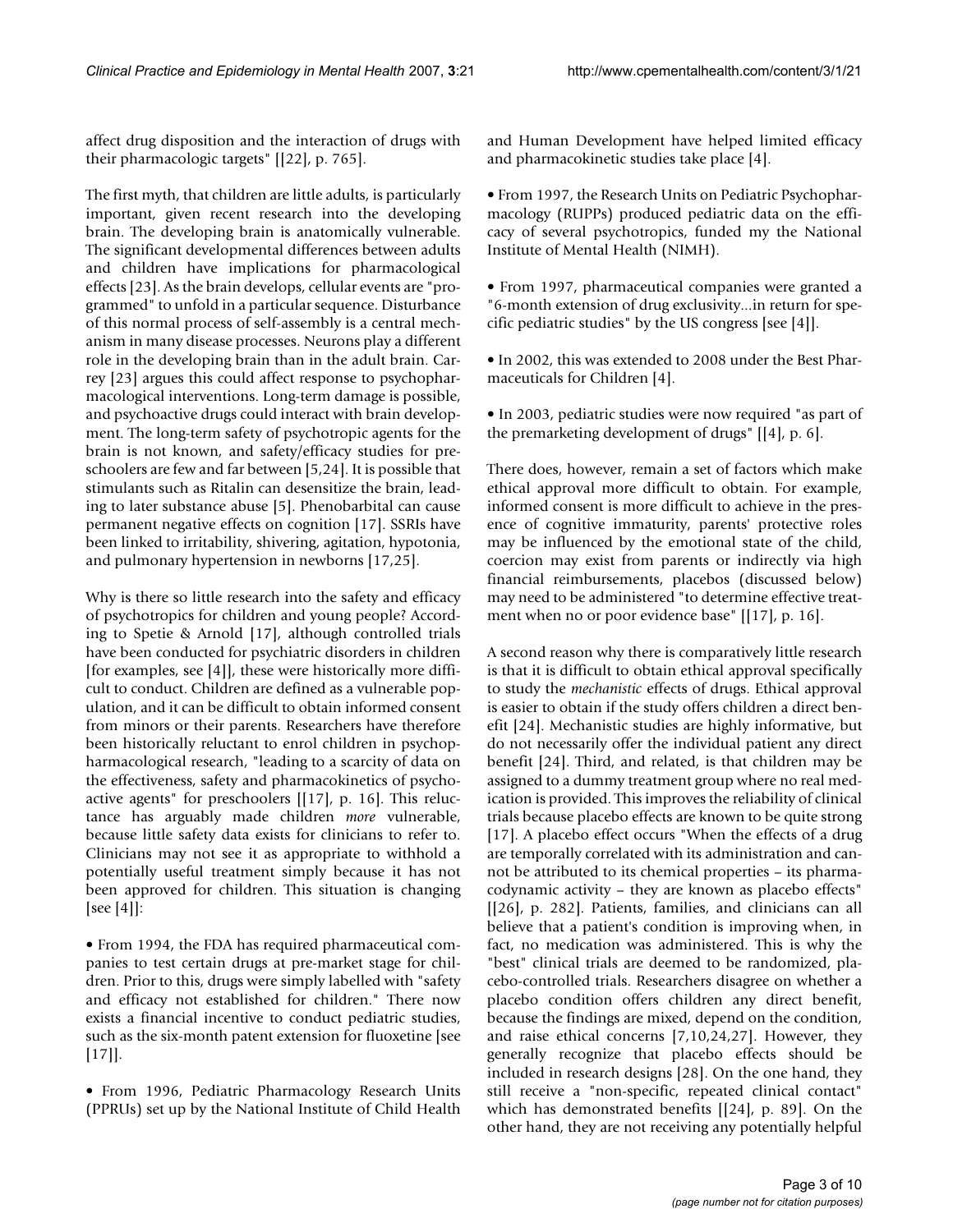psychotropic medication. Vitiello [24] argues that placebo conditions are more justifiable for children, because there is so little safety/efficacy research available. Sometimes the placebo effect is so strong it cannot be considered a true absence of treatment [see [28]]. When the efficacy of a drug is known or demonstrated, the situation is more complicated. Many consider it unethical to withhold treatment from a group of children when we know the treatment works. Spetie & Arnold [17] cite "the notorious case of the Tuskegee study, in which syphilitic patients were left untreated, even after the discovery of penicillin" [[17], p. 22]. It is considered ethical to stop placebo-controlled trials if a strong effect of the drug becomes apparent [29].

#### *2. Children have no reason to develop depression or anxiety*

The beliefs that mood disorders are rare before adulthood and mood disturbance is a normal aspect of child and adolescent development are misconceptions [30]. There is a large and growing literature demonstrating the incidence and prevalence of pediatric depression, anxiety, and other mood disorders (e.g. mania, obsessive compulsive disorder). Reviewing these rates, Hankin, Abramson, and Siler [31] report that between 15 and 18 years of age, oneyear prevalence of depression increases from 3 percent to 18 percent. Depressed mood is reported by 25 to 40 percent of adolescents, and researchers estimate "that 2–6% of children and adolescents in the community suffer from depression [20,32], p. 1341]." This implies the existence of a critical period during which the risk of depression is highest. Children are surrounded by life stressors, and may not develop adequate coping mechanisms [18]. Moreover, the number of negative life events experienced increases during middle to late adolescence. This may offer a partial "explanation of why so many individuals become depressed for the first time in adolescence [[31], p. 624–625]." Evidence that self-reported depression corresponds with parent and teacher ratings provides validity for the existence of this disorder in youth, despite its "internalizing" nature [see [33]]. It is not widely agreed, however, how data from multiple informants "should be combined to yield diagnoses [[30], p. 1003]." Some of the consequences of depressive disorders may reflect not only impairment of the disorder, but may represent a core symptom of the disorder itself. The phenomenology of depressive disorders in children may change as a function of age, which is discussed below.

#### **Risk factors for child and adolescent depression**

Children can develop mood disorders, and there are risk factors. For example, negative cognitions (thought processes) about the self are predictive of depression in adults and children [34]. Low self-esteem, negative self schemas (representations of the self) and/or negative cognitions

"are hypothesized to play a role in the onset and maintenance of depression" [[34], p. 371]. Schemas are "enduring mental constructs [that] organize, guide, interpret, and retrieve information about the self in memory [[35], p. 216]." Depression may occur when the self is diminished in some way, by "a loss, failure, depletion, evidence of undesirability or inefficacy [[36], p. 218]."

Perceived control over life events is a second risk factor for depression. Although only limited research is available, studies to date suggest children with an external locus of control, or a general perception of low control, are more likely to develop depression [34]. In the authors' own study, having a low academic grade interacted with the presence of a generally negative attributional style; to produce negative affect and depressive symptoms for preadolescents. Some of these symptoms occurred before the stressor itself, suggesting children anticipated the stressor or a general tendency to experience these symptoms existed. Those without negative cognitions were less likely to develop depressive symptoms after receiving a lower than expected grade. Students with positive cognitions were protected against depressive symptoms, even among those receiving lower than acceptable grades. These results show that stressful life events in children can lead to depression, particularly when moderated by negative cognitions. Other researchers argue, however, that life events are a stronger predictor than the "hopelessness as mediator" hypothesis. These events are stressors, which can provoke learned helplessness and hopelessness in children. Learned hopelessness refers to "the expectation that highly desirable outcomes will not occur or that highly aversive events will occur [[31], p. 608]." Depression is more likely among those with stable, global and internal cognitive processes ("negative beliefs regarding themselves, their future, or their situation [[31], p. 378]." Not all individuals react in this negative way, suggesting that "negative cognitions are a vulnerability factor that interacts with negative life events to contribute to the onset and maintenance of depression [[34], p. 370]." In the revised version of the learned hopeless theory, the stable and global aspects of these negative cognitions considered to be more important than the internal dimension [31] negative beliefs that the event will always happen and will happen in most situations. An empirical test of negative cognitions versus life events in the onset of adolescent depression found more support for stressful life events. The importance of life events remained, regardless of whether "stable + global + internal" or simply "stable + global" styles were considered. The increase in stressful life events during adolescence may correspond with and partially explain the increase in the prevalence of depression.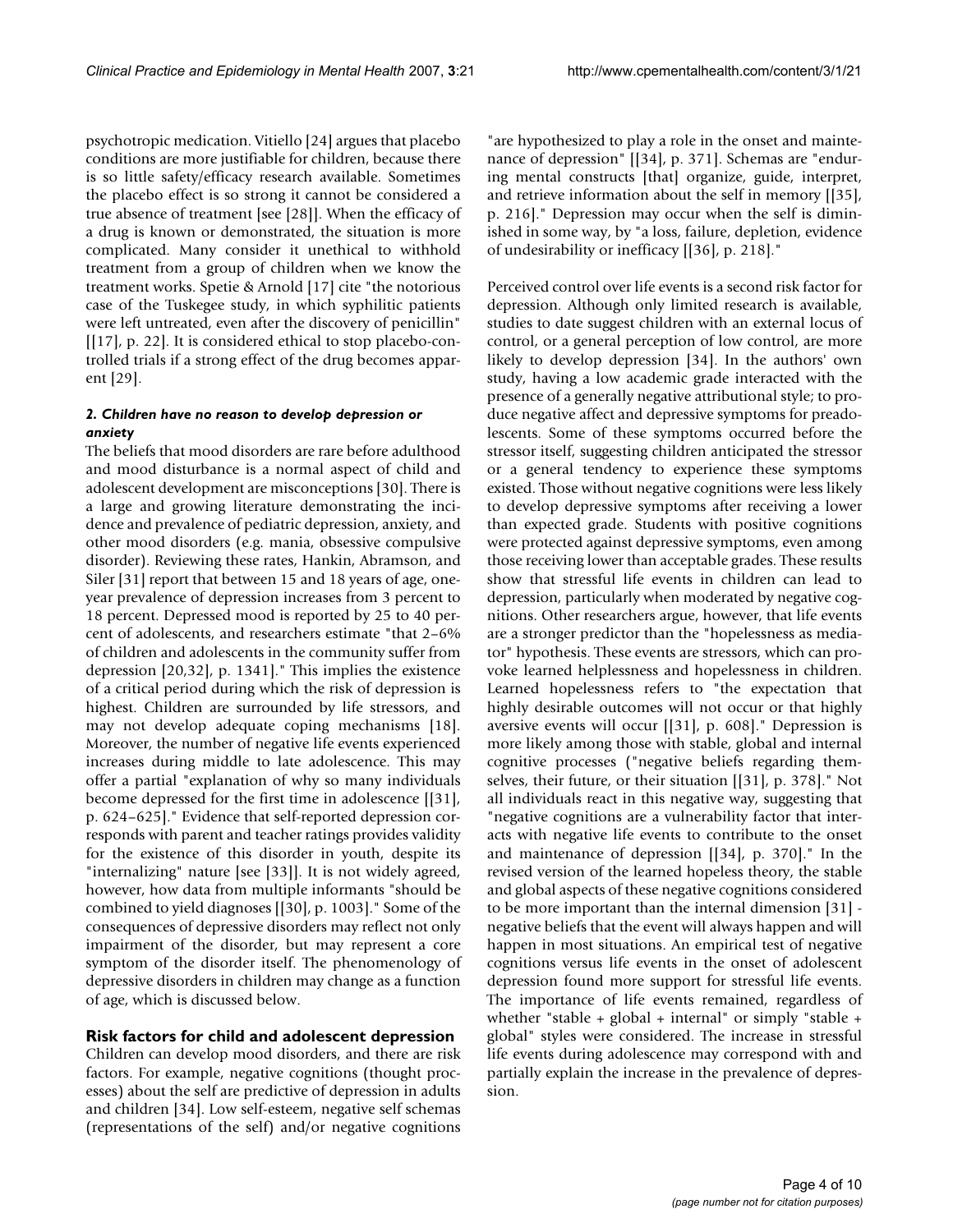The heritability of bipolar disorder is particularly welldocumented [30], with strong evidence for genetic contributions to depression and other disorders. It is plausible that reducing the incidence of depression in children and adolescents "might be successful in preventing subsequent adverse role transitions and, indirectly through this effect, might reduce the prevalence of mood disorders in adulthood [[30], p. 1010]." Genetic factors are key determinants of mood disorders, making it likely that the onset and course of the disorder can be identified earlier than in adulthood. However, researchers will need to consider gene-environment interactions. The influence of parental disorders on child disorders could be genetic, environmental (e.g., parenting style), or both. The pathways are difficult to discern because parental disorders are "part of a complex cluster of risk factors [[30], p. 1007]." Parents' behavior can create environments in which stressful life events occur, making it difficult to disentangle the genetic contribution from the environmental contribution.

#### *3. Psychiatric disorders are the same across adults and children*

Although the phenomenology of depression appears to be similar in adolescents when compared to adults, key differences in symptomatology exist [37]. The clinical picture varies as a function of age. Younger children tend to show "anxiety, somatic complaints, auditory hallucinations, and behavioral problems", where older children and adolescents tend to show "sleep and appetite changes, suicidal ideation, and impairments of functioning" [[37], p. 8]. Features that would be considered consequences of depression in older children and young adults (e.g. declining school performance), might be considered a symptom of the disorder itself, in younger children [37]. Kessler et al. [30] note the "important exception is that irritability is included as a core symptom of depression among children and adolescents, but not adults [[16], p. 1003]." They suggest that if irritability were included as a component of depression for males, this might have the additional side benefit of reducing gender differences in rates of depression. Put differently, prevalence may be the same, but men are more likely to present irritability as a manifestation of their depression. Asecond way in which disorders may differ between adults and children is the extent to which symptom profiles should be considered "clinically significant." Many studies apply the same diagnostic thresholds used for adults onto children. Thresholds are designed to "employ explicit rules for assessing syndromes in terms of frequency, duration, and impairment [[30], p. 1003]." Yet there are "intriguing differences in depression symptom profiles with age [[30], p. 1003].

Older children show decreases in self-esteem, somatic symptoms, and agitation. Mania is a good example of how diagnostic thresholds may need to adapt to different

age groups. A large proportion of children (5 to 11 percent) show manic-like symptoms, but because these persist only for a few hours or days, they do not meet the formal, adult threshold for bipolar disorder. Euphoria and irritability would need to persist for four or seven days, for bipolar II and I, respectively. Furthermore, mood disorders are often comorbid with other disorders, such as anxiety, ADHD, or substance use [38]. The extent of comorbidity may be different in adolescents than in adults. Issues surrounding diagnosis may reflect problems with the diagnosis of mood disorders themselves, rather than adult/child differences. The Diagnostic and Statistical Manual of Mental Disorders (DSM) [39] places mood disorders and substance use disorders on Axis I, but there is considerable overlap with the personality disorders of Axis II (discussed below). Furthermore, "DSM criteria are not sufficiently explicit to provide clear guidelines regarding a number of required classification distinctions, such as "clinically significant" impairment and "marked" distress" [Angold et al. 1995, cited in 30, p. 1004]. Many patients receive more than one disorder, leading to concern about the validity of categorical approaches to mood and personality disorders [38]. Kessler et al. [30] note that children and adolescents with bipolar disorder almost always have at least one other disorder. They argue that an "admixture of manic, attention deficit, and hyperactive symptoms [[30], p. 1007]" may in fact reflect diagnostic confusion. The fact that the phenomenology of disorders may change as a function of age, complicates DSM and other classificatory schemes further. The definition, onset, duration and impairment caused by the disorders may have to be qualified with age-specific information, to reach the *moving target* that constitutes the child's disorder. Measures designed to diagnose disorders would have to take this into account, rather than simply adapting measures designed for adults. The point that children are not small adults (discussed above) applies to diagnosis, as well as biological substrates. Ideally, age-sensitive measures would be adaptable for use in primary care settings. Primary care is where most depression is diagnosed and treated, and is the first point of contact for children with disorders [37].

Adults and children also differ in the extent to which their disorders are treated. In their review, Kessler et al. [30] note that (1) the vast majority of depressed adolescents seek help, (2) delays in help seeking are related to age, and (3) the likelihood of receiving help has increased in recent years. Research into patterns of help seeking is particularly informative, because the consequences of untreated depression are dangerous for young people. A "pileup of cumulative adversity [[30], p. 1009]" from early mood disorders can increase the likelihood of unfavorable social outcomes, such as low education attainment, teenage pregnancy, and secondary substance abuse. Unfortu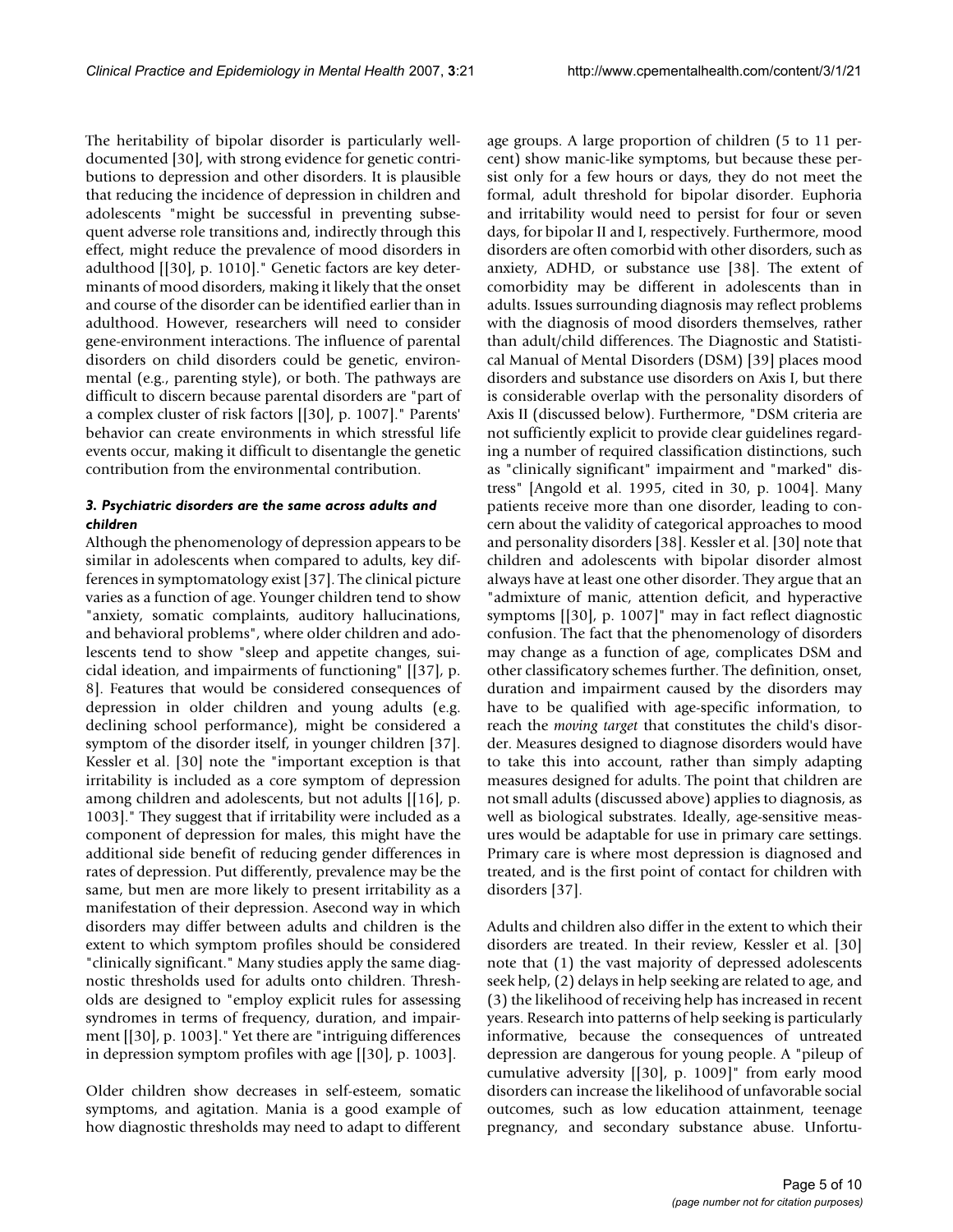nately, these outcomes may occur before help seeking takes place. Externalizing symptoms, such as mania, are easier for clinicians to identify, making internalizing disorders more problematic. Early identification and intervention may prevent future psychopathology. Kessler et al. [30] note that, "Given that early-onset depression is often preceded by one or more anxiety disorders, interventions aimed at childhood-onset primary anxiety might be even more effective [[30], p. 1010]." Clearly, longitudinal research into the symptoms, diagnostic validity, and treatment options for children and adolescents would be particularly valuable. Despite a paucity of research, sufficient evidence indicates that psychological disorders are not the same for adults and children.

#### *4. Children can be prescribed a lower dose of the same drug*

Evidence to support the claim that children can be prescribed the same drugs as adults but at a lower dose is limited. Wiznitzer & Findling [18] note that pharmacokinetic, pharmacodynamic, and response effects change across different age ranges. Factors such as metabolic rate can be taken into consideration when administering doses of psychotropics, so that doses can be adjusted depending on body weight. Age alone is not an appropriate variable on which to adjust dosage. Age "is the more dominant factor in the variability of drug action in the infant and young child" but later in life, age and body size diverge and dosage may need to be tailored to weight [[26], p. 260]. Dosage options should be informed by "scientifically-based investigation rather than weight adjusted dosing extrapolated from adult data [[18], p. 1147]." Several side effects from SSRI use in children have been described in the literature, including insomnia, fatigue, abdominal discomfort, sleep problems, decreased appetite, and excitement see [40]. Some of these effects are temporary, and may depend on the length of treatment, but "the long-term effects of these drugs on the developing nervous system is not known and needs to be weighed against the potentially serious and noxious consequences of no treatment and persistent symptoms [40]." Weintrob et al. describe four children (aged 11 to 14) who showed decreased growth during SSRI treatment. They attributed this to a decrease in growth hormone secretion via "a selective impairment of the somatotrophic axis by SSRIs [[40], p. 699]." The authors called for more research and warned clinicians to be wary of the potential for restricted growth, given the increasing use of SSRIs with children. Eventually, pharmacogenetics, "the increasingly important branch of pharmacology that deals with the study of genetic modifications of drug response [[26], p.266]," will need to be considered in relation to pediatric psychopharmacology. The field concerns individual differences in drug response, and the study of "changes in phenotype that occur as a child grows and Develops". This is an

emerging discipline: "pediatric or developmental pharmacogenetics is essentially at a neonatal stage [[22], p.777] [see also [4,41]]."

#### *5. Drugs are successful at treating psychiatric disorders*

Psychotropics are only one of several treatments available for psychiatric disorders in children and adolescents. Obsessive-compulsive disorder (OCD) is a useful example of a disorder usually treated with CBT and psychotropics, rather than psychotropics alone. OCD involves compulsive behavior, such as "checking, washing, repeating, touching and straightening" [[42], p. 51]. Although the phenomenology of OCD is the same, differences exist in children and adolescents when compared to adults on the gender distribution, comorbidity, genetic contribution, and development of OCD [42]. Prevalence estimates vary from 0.2 percent to 1.2 percent in clinic settings to 1 to 4 percent in community settings. Shafran notes it is difficult for young people to verbalize their compulsions; they "will often say that the compulsion is driven by a sense that 'it doesn't feel right' unless such compulsive behavior has been completed [[42], p. 51]." Since OCD is comorbid with other disorders, diagnosis of OCD in children is difficult. OCD can be confused with anxiety disorders, again highlighting the importance of diagnostic precision in DSM. There lacks a reliable and valid "gold standard" assessment instrument, although semi-structured interviews are available.

In CBT, the goal is usually to expose the child to the feared stimulus gradually, which blocks the negative reinforcement effect of the compulsive behaviors (called exposure and response prevention, or E/RP). CBT can help the "patient make rapid and difficult behavior changes over short time intervals [[6], p.16]." The cognitive component of the therapy involves the development of a psychological "tool kit" to help improve their "sense of personal efficacy, predictability, controllability, and self-attributed likelihood of a positive outcome with E/RP tasks" [[6], p. 9]. The compulsive behaviors can be terminated through a process of extinction (by removing positive reinforcement of the behaviors) and modeling:

"Modeling–whether overt (the child understands that the therapist is demonstrating more appropriate or adaptive coping behaviors) or covert (the therapist informally models a behavior)– may help improve compliance with in-session E/RP and generalization to between-session E/RP homework [[7], p. 10]."

In contrast to depression, CBT alone, especially for younger patients, or "CBT + medication" is the standard initial treatment [see [43]]. CBT is an empirically supported treatment, which March et al. [6] argue has proven more successful than insight-oriented psychotherapy. The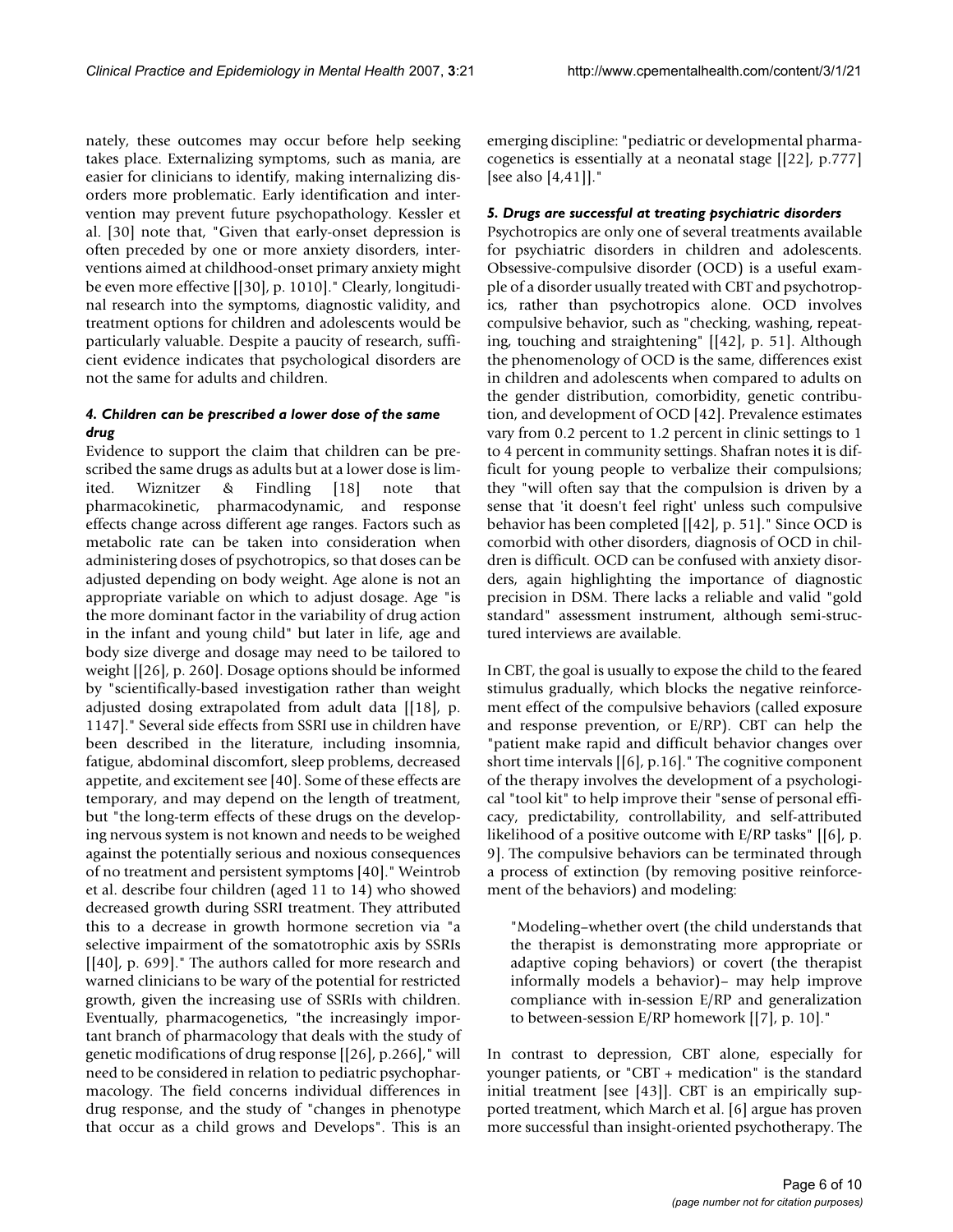emphasis on CBT probably reflects the cognitive basis of the disorder. OCD is characterized by intrusive thoughts, which the patient appraises "as indicating responsibility for harm or its prevention" [[42], p. 52]. This responsibility drives patients to take "corrective action" in the form of the repetitive behaviors. A large literature supports the efficacy of CBT for treatment of OCD in adults, and a smaller literature supports it for children. SSRIs have also shown effectiveness and are permitted for use in children (unlike for depression) [42]. In a randomized, controlled trial comparing CBT with clomipramine, the mean improvement was higher at 60 percent in the CBT group than in the clomipramine group at 33 percent [44]. Alternative treatments can therefore be used successfully alongside psychotropics. Some argue CBT combined with SSRIs is the most optimal strategy [6,27]. However, a recent British trial found that "the addition of CBT adds little to specialist active clinical care in conjunction with an SSRI in the short term", at 28 weeks, despite the fact that CBT is recommended as a treatment of choice by the National Institute for Health and Clinical Excellence (NICE) [45]. In primary care settings, medication will usually be favored and detract from nonpharmacological interventions [17,45]. Parent training is another example of a nonpharmacological intervention that can help treat and prevent conduct disorders [46]. It is interesting that many nonpharmacologic treatments are not covered by insurance–even when they are cheaper and would perhaps be more effective than psychotropics. The dramatic rise in prescriptions has alarmed several commentators [notably [1,18]]. In reality, the prescription of psychotropic drugs is multi-determined. Prescription trends are influenced by societal factors and pressures: regulatory guidelines and the law, local policies, professional guidelines, clinicians' own theoretical orientation, culture, parents, family values, schools, and the media [1-4,13,17,43,47,48]. In the next section, we use the example of ADHD to illustrate how multiple, social factors can influence psychotropic prescription trends.

#### **Validity of ADHD as a diagnosis**

Another set of concerns about the prescribing of psychotropics in children and young people is about the validity of the diagnosis itself. Although ADHD, oppositional defiant disorder, and conduct disorder have been validated, ADHD remains a controversial disorder. Concern exists that "elevated but still developmentally normal levels of motor activity, impulsiveness, or inattention" traits of childhood could be inappropriately interpreted as ADHD [5]. ADHD symptoms could mask other disorders, such as mood disorders or cognitive impairments. Some argue that Ritalin is prescribed for cosmetic reasons. Cosmetic psychopharmacology refers to "pharmacologically improving the brain functioning of healthy, normal individuals [[49], p. 113]." Social pressure means that "passing exams becomes ever more important to gain a satisfactory job, and pass rates in school exit exams continue to rise year on year [[1], p. 1465]." MPH will maintain self-administration in laboratory animals, because it increases dopaminergic activity in the same reward pathway as cocaine and amphetamine. Children may be encouraged to buy or sell Ritalin. Adolescents with ADHD are already more likely to abuse other substances (e.g., nicotine), making them a high risk group because "college years are a time of psychoactive drug use [[50], p. 142]." In their sample, Babcock and Byrne [50] found that 16.6 percent of subjects reported taking Ritalin for fun, 16 percent had snorted the drug, and 35.7 percent knew students at the college from whom they could buy Ritalin [see also [13]]. Students may be "pulling all nighters," indicating a form of self-administered cosmetic psychopharmacology (enhancement of brain functioning without medical need). The authors concluded the abuse potential of MPH should be considered when prescriptions are made and MPH abuse "must be viewed as a public health problem [[50] , p. 145]." Parents, wanting to give their child the best start in life, report they feel justified in treating their children with Ritalin [48]. Indeed, the number of prescriptions written for Ritalin far outweighs the estimated prevalence of ADHD, suggesting that cosmetic use is occurring [4]. This does not mean that cosmetic use exists purely beyond full treatment of children with ADHD. Under-treatment of ADHD can occur at the same time as over-treatment, "as some children with ADHD may not be adequately treated while others who do not have ADHD are treated [[4], p.6] [[13], p. 64]." Indeed, there is a possibility that "unmedicated children or adolescents with ADHD may be more likely to "self-medicate" by seeking out alcohol or illegal psychotropic agents [[13], p. 67]." Mood disorders in younger children, particularly younger than six [2]. Treatment is usually focused on controlling symptoms, rather than declaring a categorical mood disorder, such as depression.

#### **Addressing the absence of research**

To address shortcomings in the research literature, the National Institute of Mental Health funded a multi-site trial, the Preschoolers with ADHD Treatment Study (PATS). Given the 1.7 to 3.1-fold increase in MPH use between 1991 and 1995 reported by Zito et al. [3], the PATS study was launched in 2001 to address growing safety and efficacy concerns. PATS took place over six sites. Using strict criteria, eligible children shown to have ADHD and able to tolerate treatment were randomized to one of five conditions that differed by dose and, crucially, a placebo condition. Following the study, all children were eligible for ten months of treatment. This addressed ethical concerns about withholding potentially beneficial treatment, while also providing "systematic information regarding the safety and relative long-term effectiveness of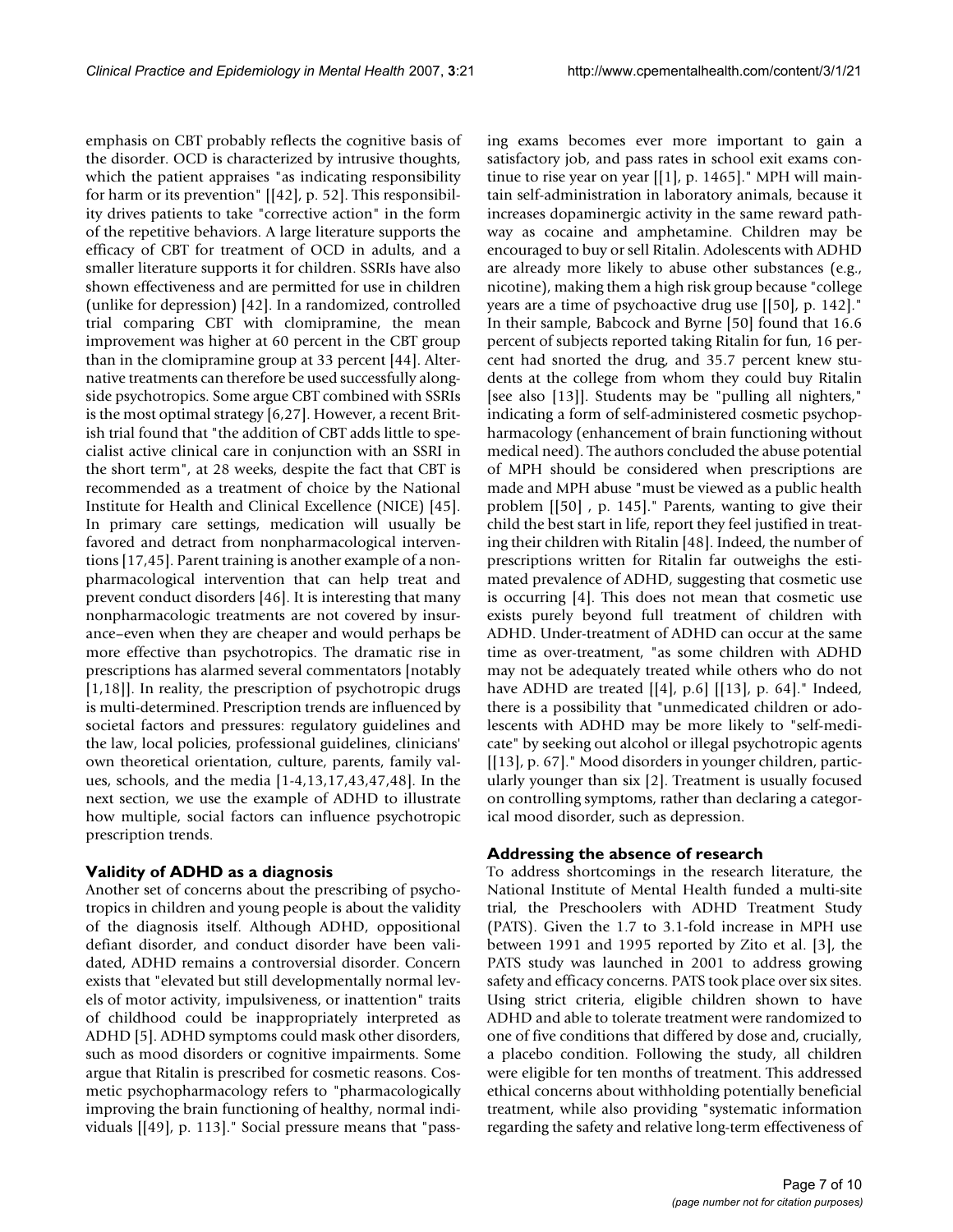MPH [[51], p. 1279]." The primary outcome measure of interest was changes on parent and teacher rating scales– validated and clearly defined measures of ADHD-related behavioral functioning. The study was one of the first to show an advantage of low MPH doses over placebo in the classroom setting [47]. The dose-response relationship was smaller in school-age children on the same medication, showing that differences do indeed exist between pre-schoolers and school-age children which clinicians need to consider. The study also showed the existence of some side effects, however. Compared to the placebo condition, MPH-treated children were more likely to show decreased appetite and trouble sleeping throughout the study, as well as weight loss at the beginning of the study. In total, eleven percent of children enrolled in the study had their participation ended because of intolerable adverse events [52,53]. Swanson et al. found that treatment slowed children's growth rate about 20 percent less than expected for their height, with reductions of around 50 percent for weight after one year of continuous treatment. Although these observations need to be balanced against the risks of untreated ADHD, Wigal et al. concluded "those preschoolers with ADHD on MPH treatment still need to be carefully monitored [[53], p. 1302]." The PATS study is a welcome addition to the literature on psychotropic treatment of youth.

#### **Three research priorities for the next decade**

Three areas of research are likely to feature prominently over the next decade. The first is the relationship between psychotropics and stress. A complex relationship exists among depression, stress, and stress hormones. The hypothalamic-pituitary-adrenal axis (HPA axis) regulates production of the stress hormone cortisol. In depression, levels of cortisol are markedly elevated, and this may lead to hippocampal damage. It is interesting that stress can inhibit hippocampal neurogenesis, but SSRIs can induce neurogenesis [19]. In rats, dentate granule cells in the hippocampus increase by 70 percent after three weeks of fluoxetine. Production of these cells can be suppressed by stress or cortisol. Longitudinal studies of cortisol and hippocampal volumes, comparing children treated with SSRIs and controls, will be particularly informative. The importance of life events as triggers of depression underscores the need to consider stress in more detail [31].

Second, a need exists for more research into the cosmetic use of psychotropics by young people or parents of younger children. As mentioned above, parents may seek to capitalize on the side effects of psychotropics for improving the educational attainment of their children [48]. At the extreme, reports exist of Ritalin abuse by adolescents who want to experience increased levels of concentration or the "high" associated with the drug [50]. Although Ritalin is similar to cocaine in terms of its dopamine release mechanism, the clearance rate is much slower, which may explain why it is not abused more [see, [23]]. Sutcliffe and Wong [1] argue that practitioners need to remain wary of both industry and societal pressures to prescribe psychotropics when other options are available.

Finally, research into the diagnostic validity of psychological disorders in children is likely to continue. The forthcoming DSM-V will attempt to address the problems associated with construct overlap, multiple diagnoses, and overlapping symptoms, which have hampered attempts to adequately describe and treat specific disorders. Comorbidity of mood, substance, and personality disorders may reflect a real tendency for children's symptoms to co-occur or to reflect the limitations of the current scheme to differentiate adequately among distinct disorders. An alternative scheme has been proposed which addresses this problem:

"The factor connecting the unipolar mood and anxiety disorders was labeled *internalization*, to describe the propensity to express distress inwards that unites these disorders. The factor connecting the substance use and antisocial behavior disorders was labeled *externalization*, to describe the propensity to express distress outwards that unites these disorders. Importantly, internalization and externalization are conceived as separate dimensions, as opposed to opposite ends of the same dimension  $[[54]$ , p. 1248]."

The tendency of "internalizing" and "externalizing" disorders to co-vary is worth studying in its own right, rather than being treated as a diagnostic problem *per se* [38,54]. According to Krueger et al. [[54], p. 1257], "SSRIs may be better viewed as treatments for the core, shared temperamental component of the internalizing disorders". Comorbidity is the rule, rather than the exception, in child and adolescent psychiatric disorders. For example, ADHD frequently overlaps with internalizing and externalizing disorders [55]. Attempting to study disorders in isolation by conducting research on "pure" cases could limit the applied benefits of research. Efficacy trials are usually conducted on healthy adults of a limited age range. The typical "linear model" (from efficacy studies to effectiveness studies, dissemination, and implementation) may not be appropriate. In real-world clinical settings, patients may have multiple problems, which brings "a large array of new, confounding variables [[19], p. 967]." Hyman argues that the exclusion criteria for many studies mean we have limited information on young people most at risk. Studies usually exclude patients at risk of suicide, meaning little information exists on how to manage and treat suicidal adolescent patients.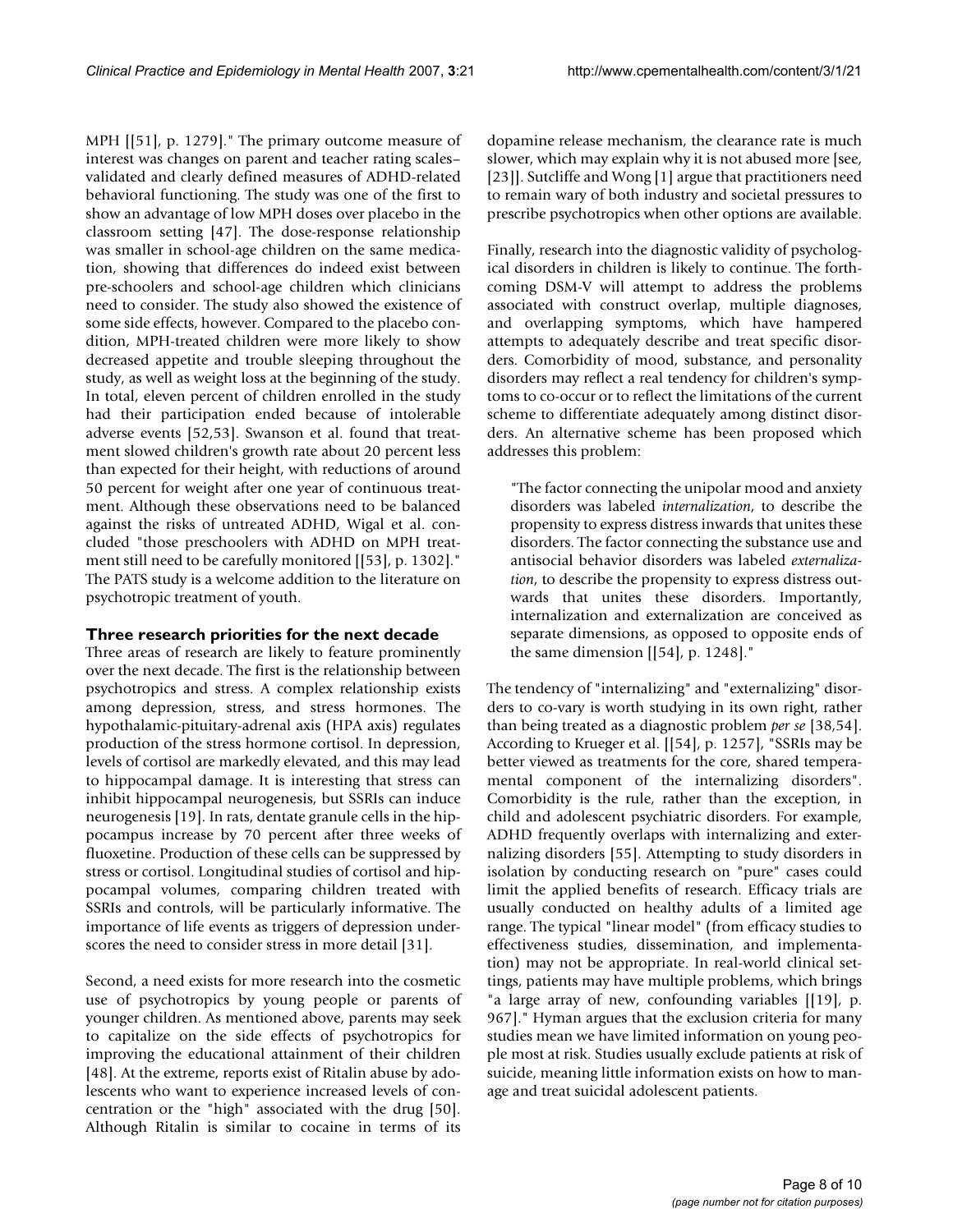#### **Conclusion**

We can expect to see the development of child and adolescent versions of questionnaires and interviews, the development of normative data for childhood mental disorders, and safety/efficacy studies. These studies will need to be conducted on specific age groups, specific disorders, and with specific treatments. Prescribed psychotropic medications are now high on the research agenda. Recent news coverage, as well as changes in both clinical practice standards and drug product labelling, have extended researchers' concerns into the wider public [see [3]]. The traditional reluctance to enrol children in clinical trials of psychotropics, such as MPH or SSRIs, has had the effect of increasing, not decreasing, their vulnerability as a special population. Continued discussion about the ethical challenges of research [17,24,28,48,49] and the development of well-designed, placebo-controlled trials, have begun to change this situation. For the first time, we can begin to record and measure, rather than assume, the impact of prescribed psychotropics on children and adolescents. Few would disagree with Spetie and Arnold [[17], p. 21] that "children and adolescents have the right to treatment based on accurate, age-appropriate data."

#### **References**

- 1. Wong ICK, Murray ML, Camilleri-Novak D, Stephens P: **[Increased](http://www.ncbi.nlm.nih.gov/entrez/query.fcgi?cmd=Retrieve&db=PubMed&dopt=Abstract&list_uids=15557050) [prescribing trends of paediatric psychotropic medications.](http://www.ncbi.nlm.nih.gov/entrez/query.fcgi?cmd=Retrieve&db=PubMed&dopt=Abstract&list_uids=15557050)** *Arch Dis Child* 2004, **89:**1131-1132.
- 2. Sutcliffe AG, Wong ICK: **[Rational prescribing for children.](http://www.ncbi.nlm.nih.gov/entrez/query.fcgi?cmd=Retrieve&db=PubMed&dopt=Abstract&list_uids=16793787)** *BMJ* 2006, **332:**1464-1465.
- 3. Zito JM, Safer DJ, DosReis S, Gardner JF, Magder L, Soeken K, Boles M, Lynch F, Riddle MA: **[Psychotropic practice patterns for](http://www.ncbi.nlm.nih.gov/entrez/query.fcgi?cmd=Retrieve&db=PubMed&dopt=Abstract&list_uids=12517190) [youth: a 10-year perspective.](http://www.ncbi.nlm.nih.gov/entrez/query.fcgi?cmd=Retrieve&db=PubMed&dopt=Abstract&list_uids=12517190)** *Arch Pediatr Adolesc Med* 2003, **157:**17-25.
- 4. Vitiello B: **[Research in child and adolescent psychopharmacol](http://www.ncbi.nlm.nih.gov/entrez/query.fcgi?cmd=Retrieve&db=PubMed&dopt=Abstract&list_uids=16718480)[ogy: recent accomplishments and new challenges.](http://www.ncbi.nlm.nih.gov/entrez/query.fcgi?cmd=Retrieve&db=PubMed&dopt=Abstract&list_uids=16718480)** *Psychopharmacology* 2007, **191:**5-13.
- 5. Vitiello B: **[Psychopharmacology for Young Children: Clinical](http://www.ncbi.nlm.nih.gov/entrez/query.fcgi?cmd=Retrieve&db=PubMed&dopt=Abstract&list_uids=11581454) [Needs and Research Opportunities.](http://www.ncbi.nlm.nih.gov/entrez/query.fcgi?cmd=Retrieve&db=PubMed&dopt=Abstract&list_uids=11581454) 108:**983-989.
- March JS, Franklin M, Nelson A, Foa E: [Cognitive-behavioral psy](http://www.ncbi.nlm.nih.gov/entrez/query.fcgi?cmd=Retrieve&db=PubMed&dopt=Abstract&list_uids=11294080)**[chotherapy for pediatric obsessive-compulsive disorder.](http://www.ncbi.nlm.nih.gov/entrez/query.fcgi?cmd=Retrieve&db=PubMed&dopt=Abstract&list_uids=11294080)** *J Clin Child Psychol* 2001, **30(1):**8-18.
- 7. March JS, Biederman J, Wolkow R, Safferman A, Mardekian J, Cook EH, Cutler NR, Dominguez R, Ferguson J, Muller B, Riesenberg R, Rosenthal M, Sallee FR, Wagner KD, Steiner H: **[Sertraline in Chil](http://www.ncbi.nlm.nih.gov/entrez/query.fcgi?cmd=Retrieve&db=PubMed&dopt=Abstract&list_uids=9842950)[dren and Adolescents With Obsessive-Compulsive Disorder:](http://www.ncbi.nlm.nih.gov/entrez/query.fcgi?cmd=Retrieve&db=PubMed&dopt=Abstract&list_uids=9842950) [A Multicenter Randomized Controlled Trial.](http://www.ncbi.nlm.nih.gov/entrez/query.fcgi?cmd=Retrieve&db=PubMed&dopt=Abstract&list_uids=9842950)** *JAMA* 1998, **280:**1752-1756.
- Keller MB, Ryan ND, Strober M, Klein RG, Kutcher SP, Birmaher B: **Efficacy of paroxetine in the treatment of adolescent major depression: A randomized, controlled trial.** *Journal of the American Academy of Child and Adolescent Psychiatry* 2001, **40:**762-772.
- 9. Gibbons RD, Brown CH, Hur K, Marcus SM, Bhaumik DK, Erkens JA, Herings RM, Mann JJ: [Early Evidence on the Effects of Regula](http://www.ncbi.nlm.nih.gov/entrez/query.fcgi?cmd=Retrieve&db=PubMed&dopt=Abstract&list_uids=17728420)[tors' Suicidality Warnings on SSRI Prescriptions and Suicide](http://www.ncbi.nlm.nih.gov/entrez/query.fcgi?cmd=Retrieve&db=PubMed&dopt=Abstract&list_uids=17728420)<br>in Children and Adolescents. Am | Psychiatry 2007, [in Children and Adolescents.](http://www.ncbi.nlm.nih.gov/entrez/query.fcgi?cmd=Retrieve&db=PubMed&dopt=Abstract&list_uids=17728420) **164:**1356-1363.
- 10. Dubicka B, Hadley S, Roberts C: **[Suicidal behavior in youths with](http://www.ncbi.nlm.nih.gov/entrez/query.fcgi?cmd=Retrieve&db=PubMed&dopt=Abstract&list_uids=17077427) [depression treated with new-generation antidepressants:](http://www.ncbi.nlm.nih.gov/entrez/query.fcgi?cmd=Retrieve&db=PubMed&dopt=Abstract&list_uids=17077427) [Meta-analysis.](http://www.ncbi.nlm.nih.gov/entrez/query.fcgi?cmd=Retrieve&db=PubMed&dopt=Abstract&list_uids=17077427)** *Br J Psychiatry* 2006, **189:**393-398.
- 11. Boylan K, Szatmari P: **[Review: Antidepressants may increase](http://www.ncbi.nlm.nih.gov/entrez/query.fcgi?cmd=Retrieve&db=PubMed&dopt=Abstract&list_uids=17652571) [risk of self-harm or suicidal behavior in children and adoles](http://www.ncbi.nlm.nih.gov/entrez/query.fcgi?cmd=Retrieve&db=PubMed&dopt=Abstract&list_uids=17652571)[cents.](http://www.ncbi.nlm.nih.gov/entrez/query.fcgi?cmd=Retrieve&db=PubMed&dopt=Abstract&list_uids=17652571)** *Evid Based Ment Health* 2007, **10:**89.
- 12. Joiner TE, Pettit JW, Rudd MD: **Is There a Window of Heightened Suicide Risk If Patients Gain Energy in the Context of**

**Continued Depressive Symptoms?** *Professional Psychology: Research and Practice* 2004, **35:**84-89.

- 13. Iversen L: *Speed, Ecstasy, Ritalin: The science of amphetamines* Oxford: Oxford University Press; 2006.
- 14. Rushton JL, Whitmire JT: **[Pediatric Stimulant and Selective](http://www.ncbi.nlm.nih.gov/entrez/query.fcgi?cmd=Retrieve&db=PubMed&dopt=Abstract&list_uids=11343498) [Serotonin Reuptake Inhibitor Prescription Trends: 1992 to](http://www.ncbi.nlm.nih.gov/entrez/query.fcgi?cmd=Retrieve&db=PubMed&dopt=Abstract&list_uids=11343498) [1998.](http://www.ncbi.nlm.nih.gov/entrez/query.fcgi?cmd=Retrieve&db=PubMed&dopt=Abstract&list_uids=11343498)** *Arch Pediatr Adolesc Med* 2001, **155:**560-565.
- 15. Farah MJ, Illes J, Cook-Deegan R, Gardner H, Kandel E, King P, Parens E, Sahakian B, Wolpe PR: **[Neurocognitive enhancement: what](http://www.ncbi.nlm.nih.gov/entrez/query.fcgi?cmd=Retrieve&db=PubMed&dopt=Abstract&list_uids=15100724) [can we do and what should we do?](http://www.ncbi.nlm.nih.gov/entrez/query.fcgi?cmd=Retrieve&db=PubMed&dopt=Abstract&list_uids=15100724)** *Nat Rev Neurosci* 2004, **5:**421-425.
- 16. Diller LD: **[The run on ritalin: Attention deficit disorder and](http://www.ncbi.nlm.nih.gov/entrez/query.fcgi?cmd=Retrieve&db=PubMed&dopt=Abstract&list_uids=8722521) [stimulant treatment in the 1990s.](http://www.ncbi.nlm.nih.gov/entrez/query.fcgi?cmd=Retrieve&db=PubMed&dopt=Abstract&list_uids=8722521)** *Hastings Center Report* 1996, **26:**12-18.
- 17. Spetie E, Arnold LE: **[Ethical issues in child psychopharmacology](http://www.ncbi.nlm.nih.gov/entrez/query.fcgi?cmd=Retrieve&db=PubMed&dopt=Abstract&list_uids=17279378) [research and practice: emphasis on preschoolers.](http://www.ncbi.nlm.nih.gov/entrez/query.fcgi?cmd=Retrieve&db=PubMed&dopt=Abstract&list_uids=17279378)** *Psychopharmacology* 2007, **191:**15-26.
- 18. Wiznitzer M, Findling RL: **Why do psychiatric drug research in children?** *The Lancet* 2003, **361:**1147-1148.
- 19. Hyman SE: **[Mood disorders in children and adolescents: An](http://www.ncbi.nlm.nih.gov/entrez/query.fcgi?cmd=Retrieve&db=PubMed&dopt=Abstract&list_uids=11430838) [NIMH perspective.](http://www.ncbi.nlm.nih.gov/entrez/query.fcgi?cmd=Retrieve&db=PubMed&dopt=Abstract&list_uids=11430838)** *Biological Psychiatry* 2001, **49:**962-969.
- 20. Whittington CJ, Kendall T, Fonagy P, Cottrell D, Cotgrove A, Boddington E: **Selective serotonin reuptake inhibitors in childhood depression: systematic review of published versus unpublished data.** *The Lancet* 2004, **363:**1341-1345.
- 21. Olfson M, Shaffer D, Marcus SC, Greenberg T: **[Relationship](http://www.ncbi.nlm.nih.gov/entrez/query.fcgi?cmd=Retrieve&db=PubMed&dopt=Abstract&list_uids=14557142) [Between Antidepressant Medication Treatment and Suicide](http://www.ncbi.nlm.nih.gov/entrez/query.fcgi?cmd=Retrieve&db=PubMed&dopt=Abstract&list_uids=14557142) [in Adolescents.](http://www.ncbi.nlm.nih.gov/entrez/query.fcgi?cmd=Retrieve&db=PubMed&dopt=Abstract&list_uids=14557142)** *Arch Gen Psychiatry* 2003, **60:**978-982.
- 22. Leeder JS: **[Pharmacogenetics and pharmacogenomics.](http://www.ncbi.nlm.nih.gov/entrez/query.fcgi?cmd=Retrieve&db=PubMed&dopt=Abstract&list_uids=11411304)** *Pediatric Clinics of North America* 2001, **48:**765-782.
- 23. Carrey N: **[Developmental neurobiology: Implications for](http://www.ncbi.nlm.nih.gov/entrez/query.fcgi?cmd=Retrieve&db=PubMed&dopt=Abstract&list_uids=11761632) [pediatric psychopharmacology.](http://www.ncbi.nlm.nih.gov/entrez/query.fcgi?cmd=Retrieve&db=PubMed&dopt=Abstract&list_uids=11761632)** *Canadian Journal of Psychiatry-Revue Canadienne de Psychiatrie* 2001, **46:**810-818.
- 24. Vitiello B: **[Ethical considerations in psychopharmacological](http://www.ncbi.nlm.nih.gov/entrez/query.fcgi?cmd=Retrieve&db=PubMed&dopt=Abstract&list_uids=12677353) [research involving children and adolescents.](http://www.ncbi.nlm.nih.gov/entrez/query.fcgi?cmd=Retrieve&db=PubMed&dopt=Abstract&list_uids=12677353)** *Psychopharmacology* 2003, **171:**86-91.
- 25. Chambers CD, Hernandez-Diaz S, Van Marter LJ, Werler MM, Louik C, Jones KL, Mitchell AA: **[Selective serotonin-reuptake inhibi](http://www.ncbi.nlm.nih.gov/entrez/query.fcgi?cmd=Retrieve&db=PubMed&dopt=Abstract&list_uids=16467545)[tors and risk of persistent pulmonary hypertension of the](http://www.ncbi.nlm.nih.gov/entrez/query.fcgi?cmd=Retrieve&db=PubMed&dopt=Abstract&list_uids=16467545) [newborn.](http://www.ncbi.nlm.nih.gov/entrez/query.fcgi?cmd=Retrieve&db=PubMed&dopt=Abstract&list_uids=16467545)** *New England Journal of Medicine* 2006, **354:**579-587.
- 26. Levine RR, Walsh CT, Schwartz RD: *Pharmacology: Drug Actions and Reactions* London: Taylor & Francis; 2000.
- 27. Dubicka B: **[Cognitive behavioral therapy plus fluoxetine offers](http://www.ncbi.nlm.nih.gov/entrez/query.fcgi?cmd=Retrieve&db=PubMed&dopt=Abstract&list_uids=17652567) [some safety advantages over fluoxetine alone in adolescents](http://www.ncbi.nlm.nih.gov/entrez/query.fcgi?cmd=Retrieve&db=PubMed&dopt=Abstract&list_uids=17652567) [with depression.](http://www.ncbi.nlm.nih.gov/entrez/query.fcgi?cmd=Retrieve&db=PubMed&dopt=Abstract&list_uids=17652567)** *Evid Based Ment Health* 2007, **10:**85.
- 28. Charney DS, Nemeroff CB, Lewis L, Laden SK, Gorman JM, Laska EM, Borenstein M, Bowden CL, Caplan A, Emslie GJ, Evans DL, Geller B, Grabowski LE, Herson J, Kalin NH, Keck PE, Kirsch I, Krishnan KR, Kupfer DJ, Makuch RW, Miller FJ, Pardes H, Post R, Reynolds MM, Roberts L, Rosenbaum JF, Rosenstein DL, Rubinow DR, Rush AJ, Ryan ND, Sachs GS, Schatzberg AF, Solomon S: **[National depressive](http://www.ncbi.nlm.nih.gov/entrez/query.fcgi?cmd=Retrieve&db=PubMed&dopt=Abstract&list_uids=11879164) [and manic-depressive association consensus statement on](http://www.ncbi.nlm.nih.gov/entrez/query.fcgi?cmd=Retrieve&db=PubMed&dopt=Abstract&list_uids=11879164) [the use of placebo in clinical trials of mood disorders.](http://www.ncbi.nlm.nih.gov/entrez/query.fcgi?cmd=Retrieve&db=PubMed&dopt=Abstract&list_uids=11879164)** *Arch Gen Psychiatry* 2002, **59:**262-270.
- 29. Montori VM, Devereaux PJ, Adhikari NK, Burns KE, Eggert CH, Briel M, Lacchetti C, Leung TW, Darling E, Bryant DM, Bucher HC, Schünemann HJ, Meade MO, Cook DJ, Erwin PJ, Sood A, Sood R, Lo B, Thompson CA, Zhou Q, Mills E, Guyatt GH: **Randomized trials stopped early for benefit: a systematic review.** *Jama-Journal of the American Medical Association* 2005, **294:**2203-2209.
- Kessler RC, Avenevoli S, Merikangas KR: [Mood disorders in chil](http://www.ncbi.nlm.nih.gov/entrez/query.fcgi?cmd=Retrieve&db=PubMed&dopt=Abstract&list_uids=11430842)**[dren and adolescents: An epidemiologic perspective.](http://www.ncbi.nlm.nih.gov/entrez/query.fcgi?cmd=Retrieve&db=PubMed&dopt=Abstract&list_uids=11430842)** *Biological Psychiatry* 2001, **49:**1002-1014.
- 31. Hankin BL, Abramson LY, Siler M: **A prospective test of the hopelessness theory of depression in adolescence.** *Cognitive Therapy and Research* 2001, **25:**607-632.
- 32. Whittington CJ, Kendall T, Fonagy P, Cottrell D, Cotgrove A: **Use of selective serotonin reuptake inhibitors in childhood depression.** *The Lancet* **364:**661.
- 33. Achenbach TM, Mcconaughy SH, Howell CT: **[Child Adolescent](http://www.ncbi.nlm.nih.gov/entrez/query.fcgi?cmd=Retrieve&db=PubMed&dopt=Abstract&list_uids=3562706) [Behavioral and Emotional-Problems – Implications of Cross-](http://www.ncbi.nlm.nih.gov/entrez/query.fcgi?cmd=Retrieve&db=PubMed&dopt=Abstract&list_uids=3562706)[Informant Correlations for Situational Specificity.](http://www.ncbi.nlm.nih.gov/entrez/query.fcgi?cmd=Retrieve&db=PubMed&dopt=Abstract&list_uids=3562706)** *Psychological Bulletin* 1987, **101:**213-232.
- 34. Hilsman R, Garber J: **A Test of the Cognitive Diathesis-Stress Model of Depression in Children – Academic Stressors,**